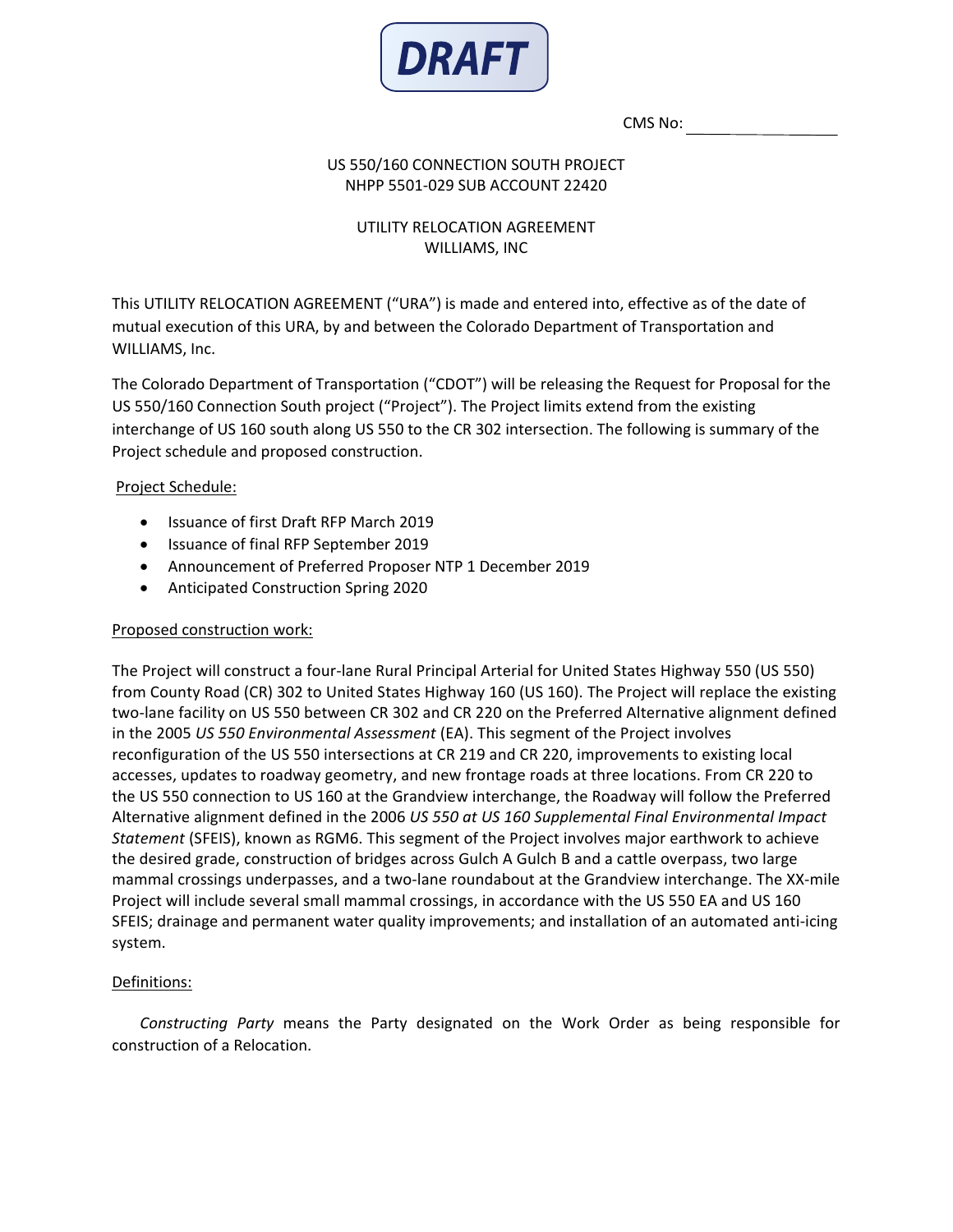*Cost of Relocation* means the entire amount to be paid for Utility Work that is properly attributable to the Relocation after deducting from that amount the cost of any Incidental Utility Work, Betterments, Excluded Environmental Work, Depreciation Value, and/or Salvage Value, as applicable.

*Designing Party* means the Party designated on the Work Order as being responsible for design of Relocation.

*Contractor* means the organization(s) or consortium(s) hired by CDOT to design and construct the Project, and their contractors, successors, and assigns.

*Relocate or Relocation* means the adjustment of a Utility that is necessary for the continuous operation of Utility service, Project economy, sequencing of Project construction, or to bring the Utility into compatibility with the implementation of a Project, including without limitation: Protection in Place or Protect in Place, Removal and reinstallation, including necessary temporary facilities; transfer or modification of location; acquiring necessary right-of-way at a new location; moving, rearranging, or changing the type of Utility (exclusive of Betterments); Abandonment; and construction of a replacement utility that is functionally equivalent.

*Relocation Plans* means the preliminary and final Utility Relocation design plans and construction documents. Relocation Plans shall comply with the Relocation Standards and with the terms of this URA.

*Utility or Utilities* means buried Transmission and distribution facilities, including necessary appurtenances, owned and/or operated by WILLIAMS that have been identified as potentially posing a conflict with the implementation of the Project and includes any such facility during and after Relocation.

*Utility Work* means tasks, obligations and duties, exclusive of Incidental Utility Work and Excluded Environmental Work, required to either accomplish Relocation or confirm that no Relocation is required for a Utility, including:

- a) design of the Relocation, including subsurface utility engineering ("SUE") and the development of final utility relocation plans;
- b) construction of the relocation, including labor, materials and equipment procurement, temporary relocation, and relocation of existing service lines connecting to any Utility, regardless of the ownership of such service lines or of the property served by such service lines; and
- c) activities undertaken to effectuate the Relocation, hereinafter collectively referred to as "Utility Coordination," including without limitation:
	- i) verification by survey, potholing or otherwise that a Utility is, or is not, in conflict with the Project;
	- ii) provision of survey coordinate data, field surveys, and construction staking in the field for the construction of a Relocation;
	- iii) acquisition of Permissions and property interests;
	- iv) public information;
	- v) traffic control;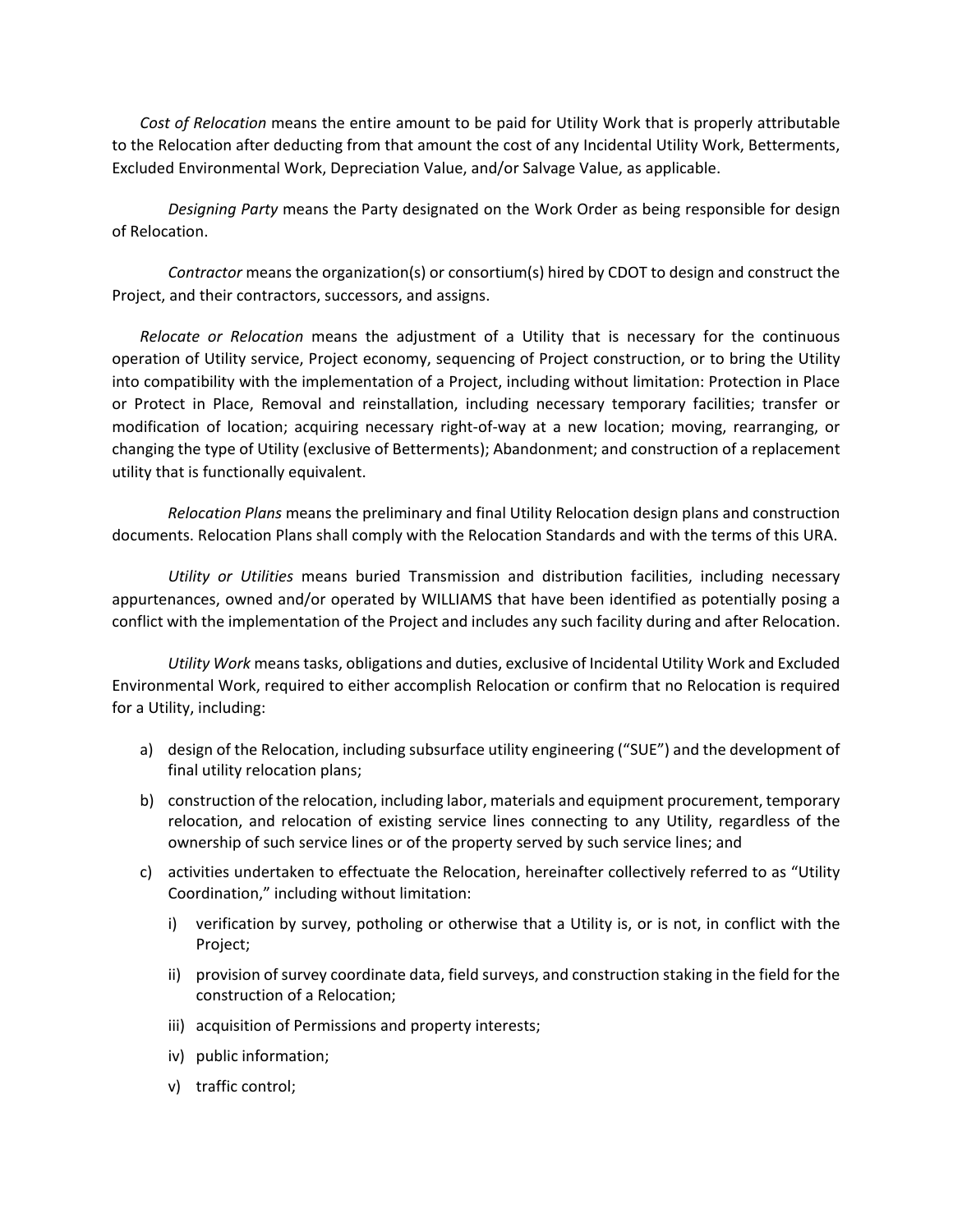- vi) resurfacing and restriping of streets and reconstruction of curb and gutter and sidewalks as may be required by any relevant authority;
- vii) development of and delivery to the non-Constructing Party of as-constructed plans (or, in the alternative, drawings marked to show changes in the field) showing each Relocation; and
- viii) activities performed to ensure and document that Utility Work is in accord with Relocation Plans, including, without limitation, materials handling; construction procedures; calibrations and maintenance of equipment; document control; production process control; and any sampling, testing, and inspection done for these purposes (collectively, "Quality Control").

*Work Order* means the document under which all Relocations shall be implemented and the Responsible Party designated, in accordance with the Work Order.

### **Agreement**

Utility investigation has determined that this project will require coordination with WILLIAMS. This Agreement is to establish a process between the Utility Owner, CDOT and the Contractor. This process is further addressed in Book 2, Section 7 – Utilities in the RFP. This Agreement does not commit funding by any party.

CDOT has coordinated with WILLIAMS to confirm the location and ownership of existing infrastructure within the project limits, and identified known utility conflicts to be encountered in completing the project. The known conflicts and proposed relocation of WILLIAMS' facilities is shown in the utility plans for information only. Final utility relocation and phasing plans are to be completed by the Contractor and included with the final construction of the project.

The RFP will require the CDOT Contractor to coordinate the relocation of WILLIAMS' facilities. The RFP will also require the use of reasonable efforts to anticipate and avoid utilities, and to minimize impacts to existing utilities. The Contractor will be required to either execute a No-Conflict form or a Utility Work order with WILLIAMS for relocation work. Examples of the No-Conflict form and Utility Work order are attached hereto. The preliminary relocation plan shall be provided at the time of the execution of this URA.

DOT anticipates and has identified WILLIAMS' facility to be in conflict with the proposed project work. CDOT's Contractor will be responsible to confirm the Conflicts and provide the appropriate documentation to CDOT that the Contractor and WILLIAMS have coordinated the proposed relocation and identified impacts to existing facilities in completing this work. WILLIAMS shall have final approval for the relocation design of its facilities.

The Contractor will execute a Work Order with WILLIAMS that would define the roles and responsibilities for the relocation. Reimbursement costs to complete the utility relocation work will be determined in accordance with the Utility Accommodation Code, State Statutes and Federal Regulations. Payment of costs associated with the relocation work will be handled via a separate reimbursement agreement between CDOT and WILLIAMS. CDOT will facilitate the reimbursement negotiations with WILLIAMS and generate the appropriate reimbursement agreement. **The Contractor shall not include utility relocation reimbursement costs to WILLIAMS in its lump sum bid.**